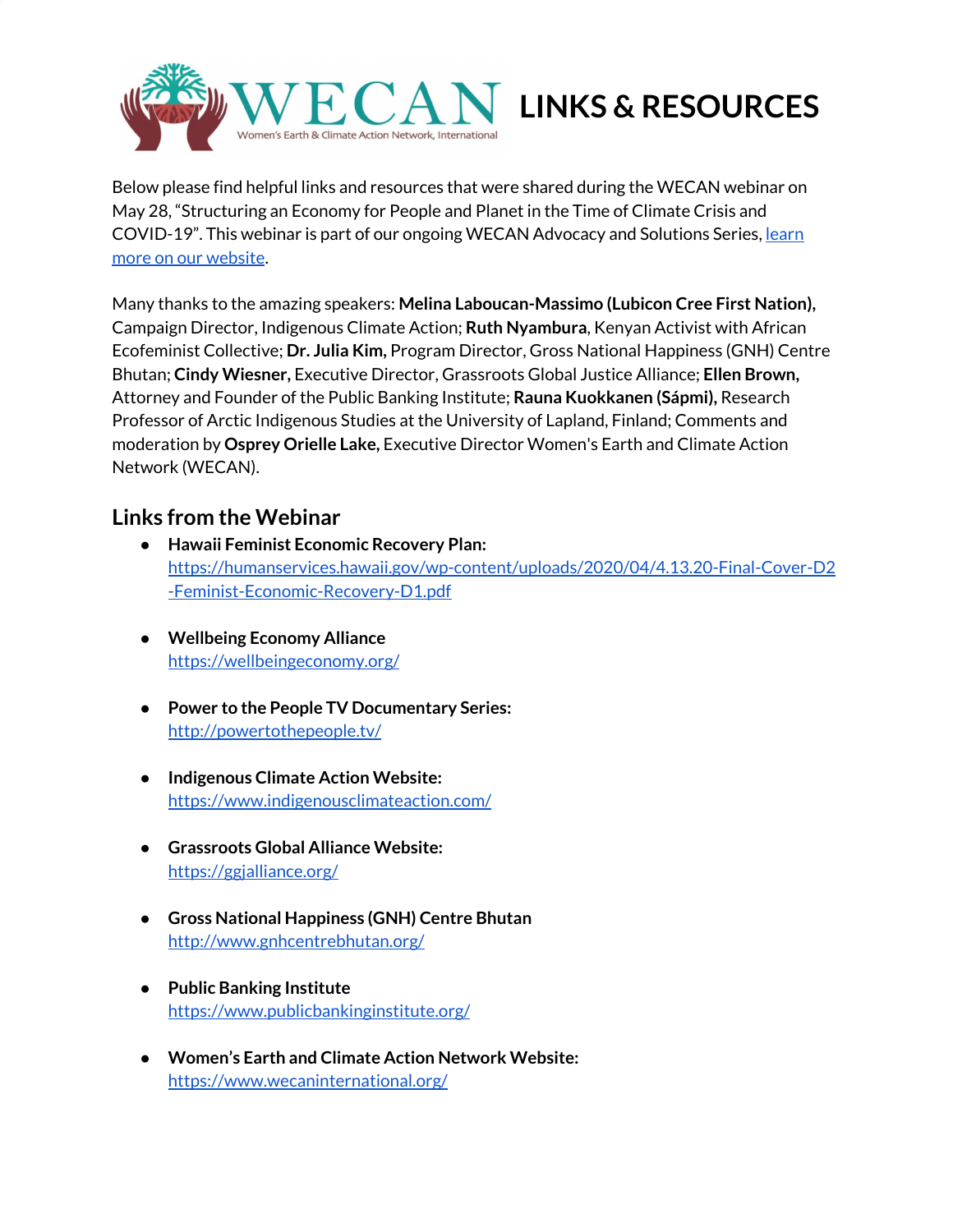- **● Feminist Green New Deal:** <http://feministgreennewdeal.com/>
- **● WECAN Divestment & New Economy Programing:** <https://www.wecaninternational.org/divestment>
- **● The People's Bailout:** <https://thepeoplesbailout.org/>
- **● The Right Livelihood & GNH Program - Launches November 2020** [www.windhorsefarm.org/right-livelihood](http://www.windhorsefarm.org/right-livelihood)

# **Follow the Speakers on Social Media**

Please see below links to donate to the speakers' work and campaigns and information to follow the speakers on social media.

- Melina Laboucan-Massimo, Indigenous Climate Action/Sacred Earth Solar
	- ICA Facebook: <https://www.facebook.com/indigenousclimateaction/>
	- Sacred Earth Solar Facebook: <https://www.facebook.com/SacredEarthSolar/>
	- Personal Instagram: [https://www.instagram.com/melina\\_miyowapan/](https://www.instagram.com/melina_miyowapan/)
	- o Personal Twitter: [https://twitter.com/Melina\\_MLM](https://twitter.com/Melina_MLM)
	- o Indigenous Climate Website: <https://www.indigenousclimateaction.com/>
	- Sacred Earth Solar Website: <https://sacredearth.solar/>
- Ruth Nyambura, African Eco-feminists Collective
	- Organising in the time of COVID-19: Eco-feminist perspectives [https://darajapress.com/2020/04/09/organising-in-the-time-of-covid-19-eco-femi](https://darajapress.com/2020/04/09/organising-in-the-time-of-covid-19-eco-feminist-perspectives) [nist-perspectives](https://darajapress.com/2020/04/09/organising-in-the-time-of-covid-19-eco-feminist-perspectives)
	- African Eco-feminisms Podcast: [https://anchor.fm/african-ecofeminisms/episodes/African-Feminist-and-Anti-Capi](https://anchor.fm/african-ecofeminisms/episodes/African-Feminist-and-Anti-Capitalist-Responses-to-COVID-19-Labor--Health-and-Ecological-Questions-eca7o6) [talist-Responses-to-COVID-19-Labor--Health-and-Ecological-Questions-eca7o6](https://anchor.fm/african-ecofeminisms/episodes/African-Feminist-and-Anti-Capitalist-Responses-to-COVID-19-Labor--Health-and-Ecological-Questions-eca7o6)
- Dr. Julia Kim, Gross National Happiness (GNH) Centre Bhutan
	- Website: <http://www.gnhcentrebhutan.org/>
	- Facebook: <https://www.facebook.com/GNHCentre/>
	- Twitter: <https://twitter.com/GNHCentreBhutan>
	- Instagram: <https://www.instagram.com/gnhcentre/>
- Cindy Wiesner, Grassroots Global Justice Alliance
	- Facebook: <https://www.facebook.com/ggjalliance/>
	- Instagram: <https://www.instagram.com/ggjalliance/>
	- Twitter: <https://twitter.com/ggjalliance>
	- Website: <https://ggjalliance.org/>